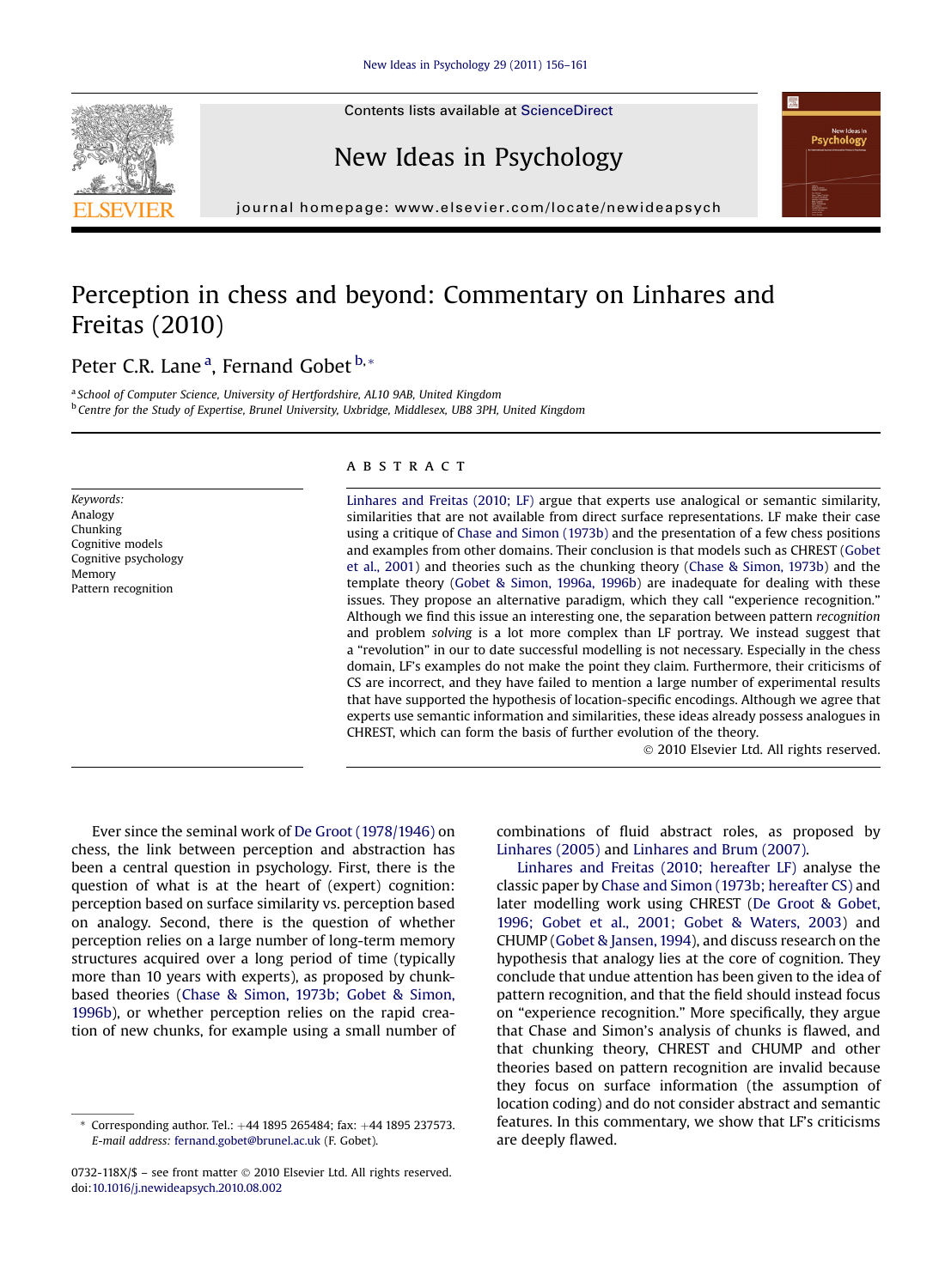### 1. The assumption of location coding

We begin with what LF see as "perhaps the most profound problem" (p. 69) with CHREST and related models: their lack of flexibility, and in particular their assumption that knowledge is stored with information about the specific location. When making their case, LF often use illustrative chess positions and ask the reader to rely on their intuitions. With respect to the issue of location coding, they invite the reader to imagine that all pieces in their position 10 (reproduced here in Fig. 1a) are shifted horizontally or vertically (or both). Then, they write, (LF, p. 69): "But is this shifted position actually different from the original in any significant sense? No: experts have reported to us that this shifting of position 10 'means nothing, it's the very same position' [\(Linhares & Brum,](#page-5-0) [2007](#page-5-0)). .... Every piece may have moved, but in essence, the position is the same – and so is the strategy for play." One of us is an international chess master and, like any master worth their salt, cringes when reading this. Consider the positions  $(b)$  and  $(c)$  in Fig. 1. In position  $(b)$ , the pieces have been shifted down and to the left; the black King is stalemated (no legal move is possible for Black), and the outcome of the game is a draw rather than a win as in position (a). In position (c), the pieces have been shifted down and to the right (except for the white King, which cannot be shifted to the right as it would be outside of the bounds of the board). Actually, the position of the white King is critical. If it is located on h8 or h7, the position is won for White. If it is located anywhere else the position is a draw, because Black keeps his King on e7 and f8, and the only plan for winning is to bring the King to the squares d8, d7, or d6 (there is no path to h8 or h7), at which point the black King is stalemated.

The reader might object that, in this case, LF's statement holds in most shiftings of the pieces. This is true, but consider now their position 20, reproduced here as [Fig. 2](#page-2-0)a. The key pattern here is (kb8, rc8, pa7, pb7, Nc7, Qf4), and the solution is 1.Na6 double-check ka8 2.Qb8 check rxb8 3.Nc7 checkmate. Now shift this pattern anywhere on the board, for example as in [Fig. 2](#page-2-0)b, and there is no checkmate. (If you allow for mirror-image symmetry and change of color, this combination is possible only in the other three corners of the board.) This combination relies on the mobility of the black King being limited by the side of the board: there is no ninth row and zeroth column. Indeed, position 2b is winning for Black while position 2a was winning for White.

The assumption of location encoding has been challenged before LF by [Holding \(1985\)](#page-5-0), who suggested that the



Fig. 1. Example of the importance of absolute location in chess. Position (a), taken from [Linhares and Freitas \(2010\),](#page-5-0) is a win for White, but White cannot win in the shifted positions (b) and (c) (see text). Readers who do not play chess might consider the following example: in basketball, a configuration of two players of team A attacking a player of team B holding the ball has a different meaning depending whether these players are under the basket of team A or in the centre of the field.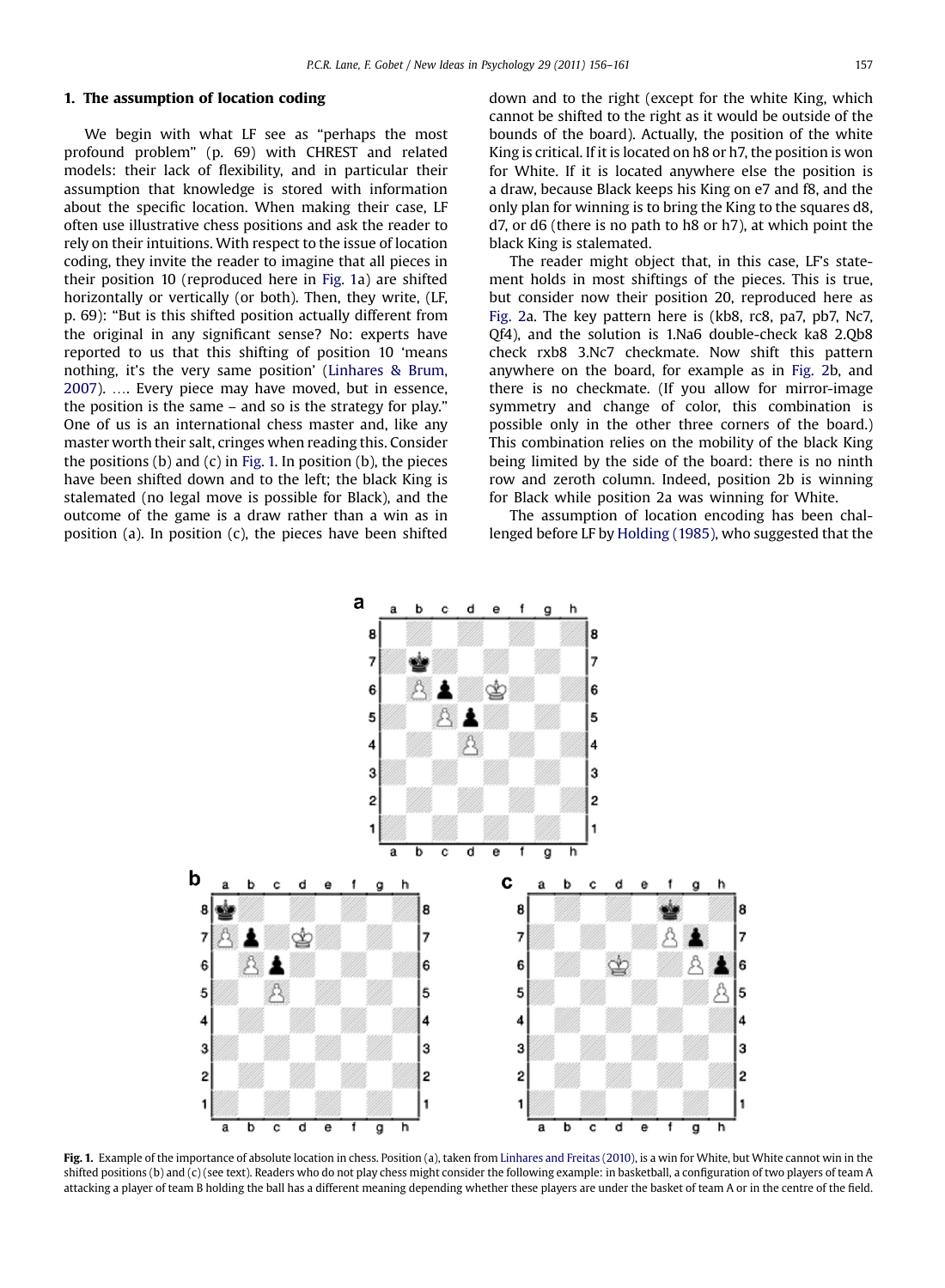<span id="page-2-0"></span>

Fig. 2. Another example of the importance of absolute location in chess. Position (a), taken from [Linhares and Freitas \(2010\),](#page-5-0) is a win for White (assuming White plays first), but Black is winning in the shifted position (b). See text for detail.

number of chunks proposed by Chase and Simon was exaggerated, and could be reduced by using symmetries on the board. This suggestion has not been supported by experiments. [Saariluoma \(1994\)](#page-5-0) showed that swapping quadrants of positions impaired recall within the swapped quadrants; [Gobet and Simon \(1996a\)](#page-4-0) showed that mirror images impaired recall; and [Didierjean, Cauzinille-](#page-4-0)[Marmèche, and Savina \(1999\)](#page-4-0) found that players could not generalise the smothered checkmate pattern (as in Fig. 2a) to its mirror image.

In the examples above, shifting the complete chess position leads to radical changes in its evaluation. This is because, with a complete position, the edges of the board play a significant role. In contrast, problem solving in the small may require a different treatment: for example, learning that a white pawn on d4 may take a black knight on e5 could be generalised to a position with a white pawn on e4 and a black knight on f5. We agree that in local problem solving cases such as this, the location-encoding representation removes the possibility of a natural generalisation.

The distinction between global and local problem solving means that LF's objections do not identify any flaw in the CHREST architecture, for several reasons. First, the discrimination network within CHREST is not the complete repository of the model's chess knowledge. The eye heuristics also rely on domain expertise, and suggest fixations based on local information, such as attacking/ defending moves and natural groupings or salient pieces. Second, CHREST to date has not been intended as a model of chess playing but only of chess perception and memory. The focus on chess memory, especially of expert players, has led us to develop a model capable of dealing with the complete chessboard. Small refinements to the internal representations can be used to provide a bridge between local relations and global location-encodings; this bridge would enable some local generalisations to be made fairly easily, but this is not the place to discuss alternative representations.

#### 2. Corrections of critique of CS

LF state their view of CS very clearly (p. 72, italics in original): "[LF] is not making a minor claim about some obscure technical error: all the results in the 20 pages following page 61 are claimed to be invalid." These 20 pages consist of the presentation of a methodology for identifying chunks using both a copy and a recall task, and the presentation and analysis of the results they obtained.<sup>1</sup> LF's key claim is that, in CS, "performance on the tasks is indistinguishable between a master and a beginner" (p. 72). LF's argument is thus that there is no difference at all in performance between the master and the beginner with respect to all analyses related to chunking. However, a cursory look at CS shows that this claim is plainly wrong.

#### 2.1. Latencies

With respect to the analysis of within and betweenglance latencies, LF write that "The results were unequivocal: the data was exactly the same for masters and beginners (see Figs. 3 and 4 of that paper). They pointed this out clearly: [Perception task, p. 65] 'The first thing to notice is that the data are quite similar for all subjects. ..." (LF, p. 71, italics in original).

This claim is simply incorrect. On p. 62, CS explicitly discuss the skill difference for the perception task (lower part of their Figure 3): "For the between-glance intervals, there was a tendency for the better players to take less

<sup>&</sup>lt;sup>1</sup> LF's description of CS experiment is not particularly clear. For example, the reader might have been confused by the five labels used for the three players used by CS: master, Class A player, Class B player, Class C player, and beginner. In particular, the beginner is sometimes called beginner, sometimes Class B player, and sometimes Class C player. The real skill levels were master, Class A player, and beginner. Incidentally, some of the passages from CS are not correctly quoted by LF, as CS used the labels "A" (for class A player) and "B" (for beginner) rather than "class A" or "class B".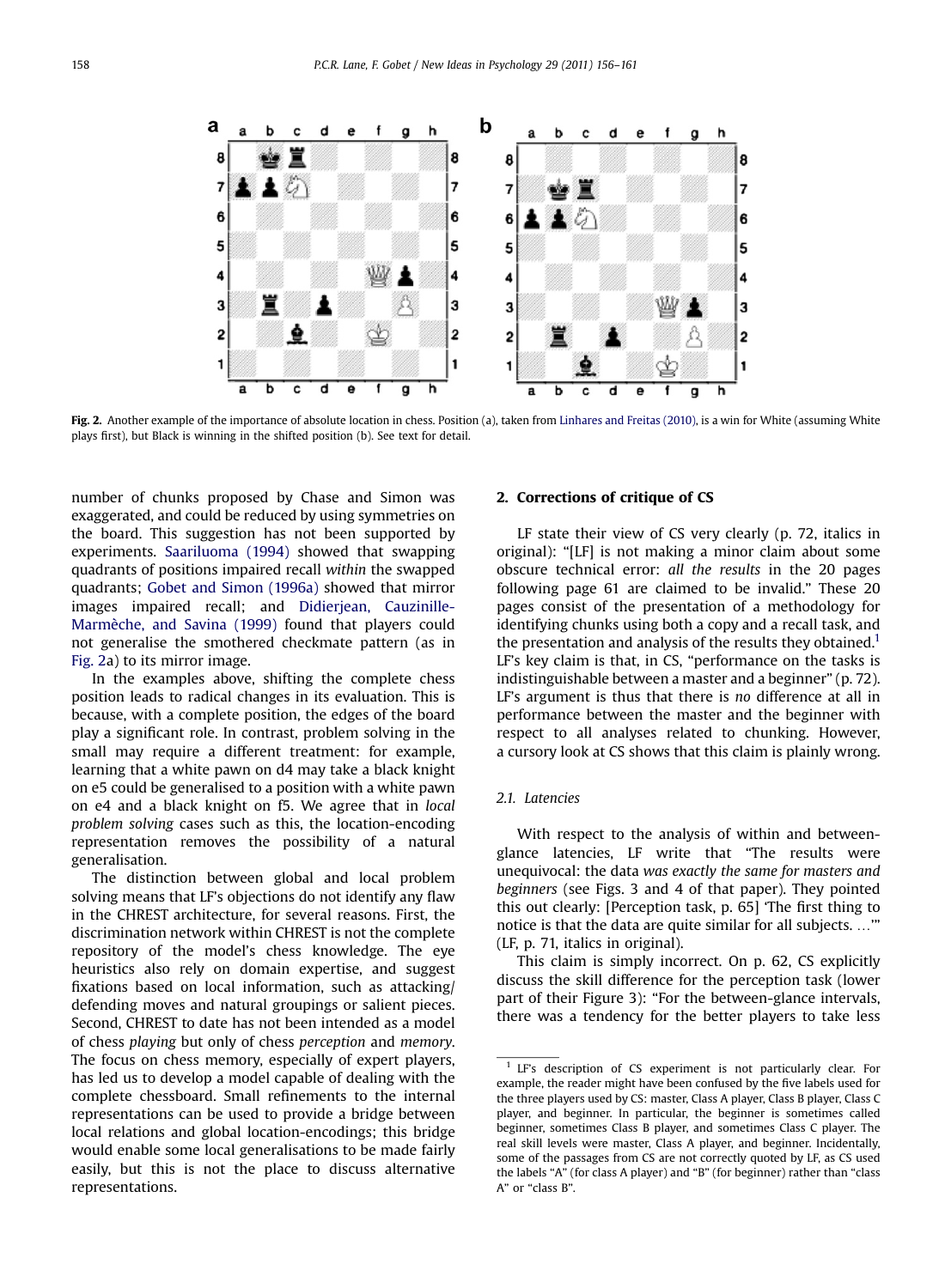time: the mean latencies were 2.8, 3.2, and 3.5 s for M, A, and B, respectively. The differences between these means are statically [sic] significant ( $p < 0.05$ ) when tested against a pooled error term." The passage that LF quote (starting with "The first thing to notice...") from CS is literally out of context: the passage refers to the discussion of Tables 1 and 2 (which deal with the probabilities and latencies as a function of the patterns of relations – attack, defence, etc.), and not, as implied by LF, to Figs. 3 and 4.

#### 2.2. Contents of chunks

As made clear by the previous quotation from CS, the pattern of latencies and probabilities as a function of the sixteen possible combinations of attack, defence, similarity and color, did not differentiate between the three skill levels. The two tables, however, show clear differences in latencies and probabilities depending on whether the pairs of pieces were within or between glance. A similar pattern was found with the placements from the memory task, now categorized as a function of whether they were placed with an interval of less or more than 2 s. This was an essential result for the claim that their method was able to identify chunk boundaries. But, again, there was no difference between the three players, suggesting that they used the same perceptual building blocks for constructing chunks (more about this later.).

#### 2.3. Size of chunk

CS found that chunk size differed in the memory task between the three players (2.5, 2.1, and 1.9 pieces, for the master, Class A player, and beginner, respectively) and we agree with LF and others (e.g., [Holding, 1985\)](#page-5-0) that the master's chunks were small. CS (p. 76) notes that "chess skill is reflected in the speed with which chunks are perceived in the perception task and the size of the chunks in the memory task." While finding different sizes in the two tasks would have been more convincing, this statement is plausible, given the statistically reliable difference found with the between-glance latencies (see above). Thus, LF's criticism of this aspect of the results is unfounded.

#### 2.4. Number of chunks

Finally, LF incorrectly claim that performance between the master and the beginner cannot be distinguished with respect to the number of chunks. Although the number of chunks was well within the postulated size of short-term memory (7  $\pm$  2 chunks), it differed between the three participants (7.7, 5.7 and 5.3 pieces for the master, class A player and beginner, respectively), and Chase and Simon considered this result as a serious challenge for their theory.

The content of chunks warrants further comments. Referring to the within- and between-chunk probabilities of the different chess relations in the copy and recall task, CS (p. 68) note that "these probabilities are informative about the underlying structures that the subjects are perceiving." LF take issue with this conclusion (p. 72): "The probabilities cannot be informative if there are no

differences between those that have the ''underlying structures'' (i.e., chunks) and those that lack them." Here, LF refer to chunks as long-term memory structures, as proposed by the theory, not as the chunks inferred by CS's methodology, which might also include purely perceptual chunks, as this must be the case with the beginner. In CS, these data were informative, because they showed that the same low-level perceptual features characterize the chunks of players of different levels. As noted by CS, "subjects are noticing the pawn structure, clusters of pieces of the same color, and attack and defence relations over small spatial distances" (p. 68). Interestingly, relations of attack, in particular over long distances, are rare. $<sup>2</sup>$  These data are key</sup> to reach the conclusion that chunks are "perceptual chunks."

#### 3. Later evidence for chunking

CS's experiment generated considerable research, which LF have not mentioned, on the links between perception and cognition (for details, see [Gobet, de Voogt,](#page-4-0) [& Retschitzki, 2004; Gobet & Simon, 1998a, 1998b](#page-4-0)); this further research was part of the development of CHREST (which did not depend solely on CS, as LF imply). Two replications of the CS experiment ([Gobet & Clarkson, 2004;](#page-4-0) [Gobet & Simon, 1998a](#page-4-0)), with larger samples than the original study, added support to the result that the pattern of relations is different between and within chunks, and to the 2-s boundary for identifying chunks. These replications also showed that the two main anomalies mentioned above disappear when the experiment is carried out with a computer display rather than with physical board and pieces. That is, the replications show that masters use large chunks (up to 15 pieces in [Gobet & Clarkson, 2004](#page-4-0)) and that the number of chunks is similar between skill levels in the memory task (less than three chunks – a smaller estimate than that made by CS). A likely explanation for these discrepancies is that, with CS methodology, the size of the chunks is limited by the number of pieces that the hand can hold, while this is not the case with a computer display.

In two studies [\(Charness, 1976; Frey & Adesman, 1976](#page-4-0)), the presence of chunks was tested experimentally. Pieces were presented either grouped using CS chunking relations, ordered by columns, or dictated in a random order. The chunk presentation obtained the best recall, as predicted by the theory.

One could criticize the fact that much research has been carried out on chess memory, while the essence of chess playing is finding good moves, not memorising boards. However, memorising boards is far from lacking ecological validity, as chess masters often discuss other players' games in progress, and typically do so using their memory of the board position. In addition, Chase and Simon themselves [\(1973a\)](#page-4-0) carried out a number of other tasks, such as memory for sequences of moves and memory for games – both of which are essential activities for becoming a chess

 $^{\rm 2}$  It might be worth mentioning that, in a task consisting of memorising sequences of moves, relations of defence and attack are used much more often than in the memory for static positions [\(Chase & Simon, 1973a](#page-4-0)).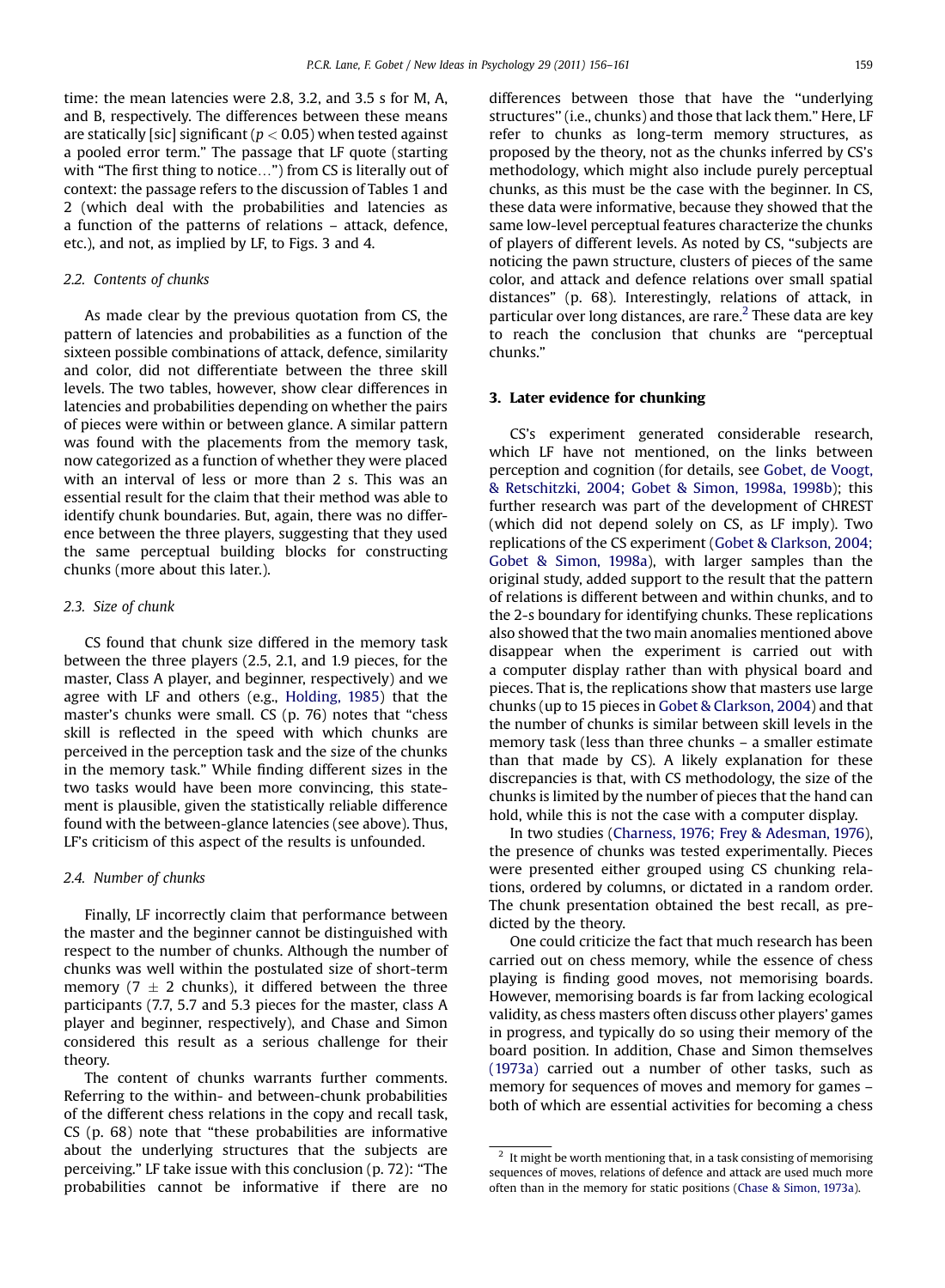<span id="page-4-0"></span>expert. Similarly, and starting with De Groot's (1946) study, chess research has also focused on problem solving (for recent examples, see Bilalić, Mcleod, & Gobet, 2008; Jeremic, Vukmirovic, & Radojicic, 2010). Finally, the role of chunking and pattern recognition has been established in many other domains of expertise, including games, sports, and science (for reviews, see Ericsson, Charness, Feltovich, & Hoffman, 2006). Indeed, one of the strengths of Chase and Simon's theory, and other theories based on chunking, is to have shown that the same mechanisms not only account for empirical data from memory experiments but also explain how experts find meaning in problem situations and reach good solutions while being highly selective in their search.

## 4. Corrections of critique of CHREST/CHUMP

LF have misunderstood a few key points about CHREST and CHUMP, which it is important to correct here. The first area is the relation of CHREST to semantic knowledge, such as that a position has the theme of king-opposition. Classic theories of chunking (of which CHREST is a development) have always been strong on the need to include meaning, analogy and abstract concepts (see, for example, De Groot & Gobet, 1996; Didierjean et al., 1999; Freyhoff, Gruber, & Ziegler, 1992; Gobet et al., 2001). The template theory, which CHREST implements, directly addresses the issue of how high-level knowledge can be accessed when confronted with a specific chess position [\(Gobet & Simon,](#page-5-0) [1996b](#page-5-0)); templates account for the generality of themes in both a specific and an abstract sense. This area has been developed with CHREST, but not so much with chess (see Gobet & Lane, 2005; Lane, Sykes, & Gobet, 2003).

The second area regards CHUMP, and the ability of CHREST to be a model of problem-solving. LF present an extended analysis on the unlikely ability of CHUMP – a simple program that chooses moves using pattern recognition only – to locate a good move in a complex situation. LF have both promoted CHUMP to the level of a coherent model of expert chess playing, and also misunderstood its basic operation. CHUMP is not the model of move selection which the current authors envisage as the natural association with CHREST; the appropriate model is SEARCH (Gobet, 1997). SEARCH is a probabilistic and abstract model that iteratively looks ahead from the current position using pattern recognition to retrieve chunks that are used to generate a move. SEARCH will consider several such episodes of analysis, as time and resources permit.

To correct a specific concern of LF: CHREST does not need to acquire a unique chunk or template for every position – instead, a set of chunks or templates will be retrieved for any position and a candidate move selected from a range of sources.

#### 5. Conclusion: evolution or revolution?

Although you can expect the present authors to have a bias towards their own theory, we feel there is enough existing evidence to support the continuing evolution of CHREST towards a more complete theory of human

perception and problem solving. At the least, we do not believe LF have presented enough evidence to reject the conclusions of CS or the development of chunking theory and related models of expertise. In addition, it is unlikely that one single mechanism – analogy – explains an activity as complex as chess skill, and more likely that a number of mechanisms, such as those implemented in CHREST and SEARCH (including implicit learning, pattern recognition, visual search, and look-ahead search) are at play. We suggest that the fundamental result of de Groot, that expertise is driven by memory of items in a domain, will remain a cornerstone of expertise research. The challenge, currently taken up by CHREST, is to see how this memory can be acquired and built up into the more abstract patterns of thinking and comparison referred to above. We believe the only way to meet that challenge is through evolving our current understanding of human memory into a more powerful theory, not by discarding what has gone before in a drastic revolution.

#### Acknowledgements

This research was funded by the Economic and Social Research Council under grant number RES-000-23-1601.

#### References

- Bilalić, M., Mcleod, P., & Gobet, F. (2008). Inflexibility of experts reality or myth? Quantifying the Einstellung effect in chess masters. Cognitive Psychology, 56, 73–102.
- Charness, N. (1976). Memory for chess positions: resistance to interference. Journal of Experimental Psychology: Human Learning and Memory, 2, 641–653.
- Chase, W. G., & Simon, H. A. (1973a). The mind's eye in chess. In W. G. Chase (Ed.), Visual information processing (pp. 215–281). New York: Academic Press.
- Chase, W. G., & Simon, H. A. (1973b). Perception in chess. Cognitive Psychology, 4, 55–81.
- De Groot, A. D. (1978). Thought and choice in chess (first Dutch edition in 1946). The Hague: Mouton Publishers.
- De Groot, A. D., & Gobet, F. (1996). Perception and memory in chess. Assen: Van Gorcum.
- Didierjean, A., Cauzinille-Marmèche, E., & Savina, Y. (1999). Learning from examples: case-based reasoning in chess for novices. Cahiers De Psychologie Cognitive-Current Psychology of Cognition, 18, 337–361.
- Ericsson, K. A., Charness, N., Feltovich, P. J., & Hoffman, R. R. (2006). The Cambridge handbook of expertise and expert performance. New York, NY: Cambridge University Press.
- Frey, P. W., & Adesman, P. (1976). Recall memory for visually presented chess positions. Memory and Cognition, 4, 541–547.
- Freyhoff, H., Gruber, H., & Ziegler, A. (1992). Expertise and hierarchical knowledge representation in chess. Psychological Research, 54, 32–37.
- Gobet, F. (1997). A pattern-recognition theory of search in expert problem solving. Thinking and Reasoning, 3, 291–313.
- Gobet, F., & Clarkson, G. (2004). Chunks in expert memory: evidence for the magical number four... or is it two? Memory, 12, 732-747.
- Gobet, F., de Voogt, A. J., & Retschitzki, J. (2004). Moves in mind: The psychology of board games. Hove, UK: Psychology Press.
- Gobet, F., & Jansen, P. J. (1994). Towards a chess program based on a model of human memory. In H. J. van den Herik, I. S. Herschberg, & J. W. H. M. Uiterwijk (Eds.), Advances in computer chess, Vol. 7 (pp. 35–60). Maastricht: University of Limburg Press.
- Gobet, F., & Lane, P. C. R. (2005). The CHREST architecture of cognition: listening to empirical data. In D. Davis (Ed.), Visions of mind: Architectures for cognition and affect (pp. 204–224). Hershey, PA: IPS.
- Gobet, F., Lane, P. C. R., Croker, S., Cheng, P. C. H., Jones, G., Oliver, I., et al. (2001). Chunking mechanisms in human learning. Trends in Cognitive Sciences, 5, 236–243.
- Gobet, F., & Simon, H. A. (1996a). Recall of random and distorted positions. Implications for the theory of expertise. Memory & Cognition, 24, 493–503.